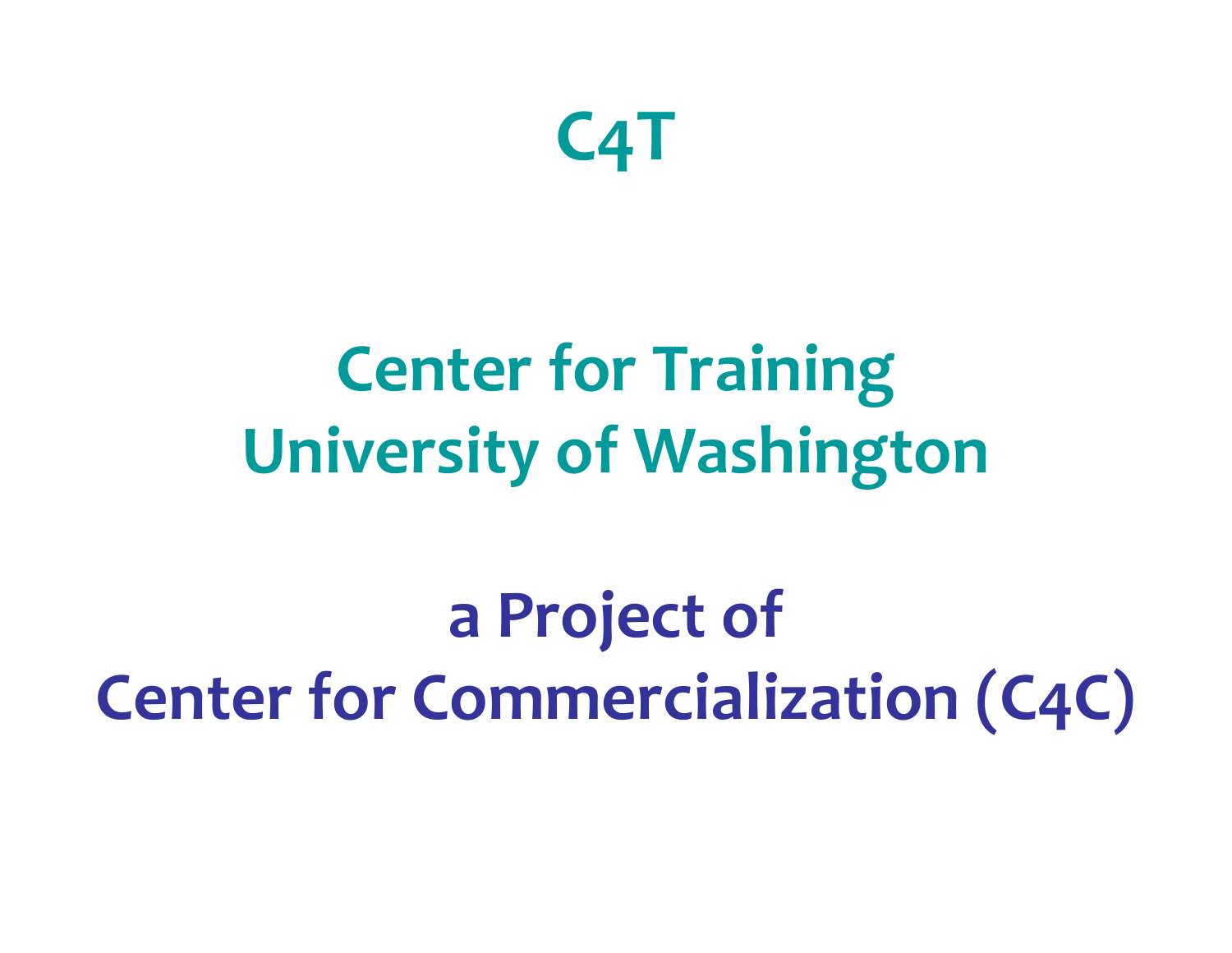- •Research is not adequately or effectively disseminated into real‐world settings
	- Too little time or too few resources
	- Moved on to next grant to keep "machine" going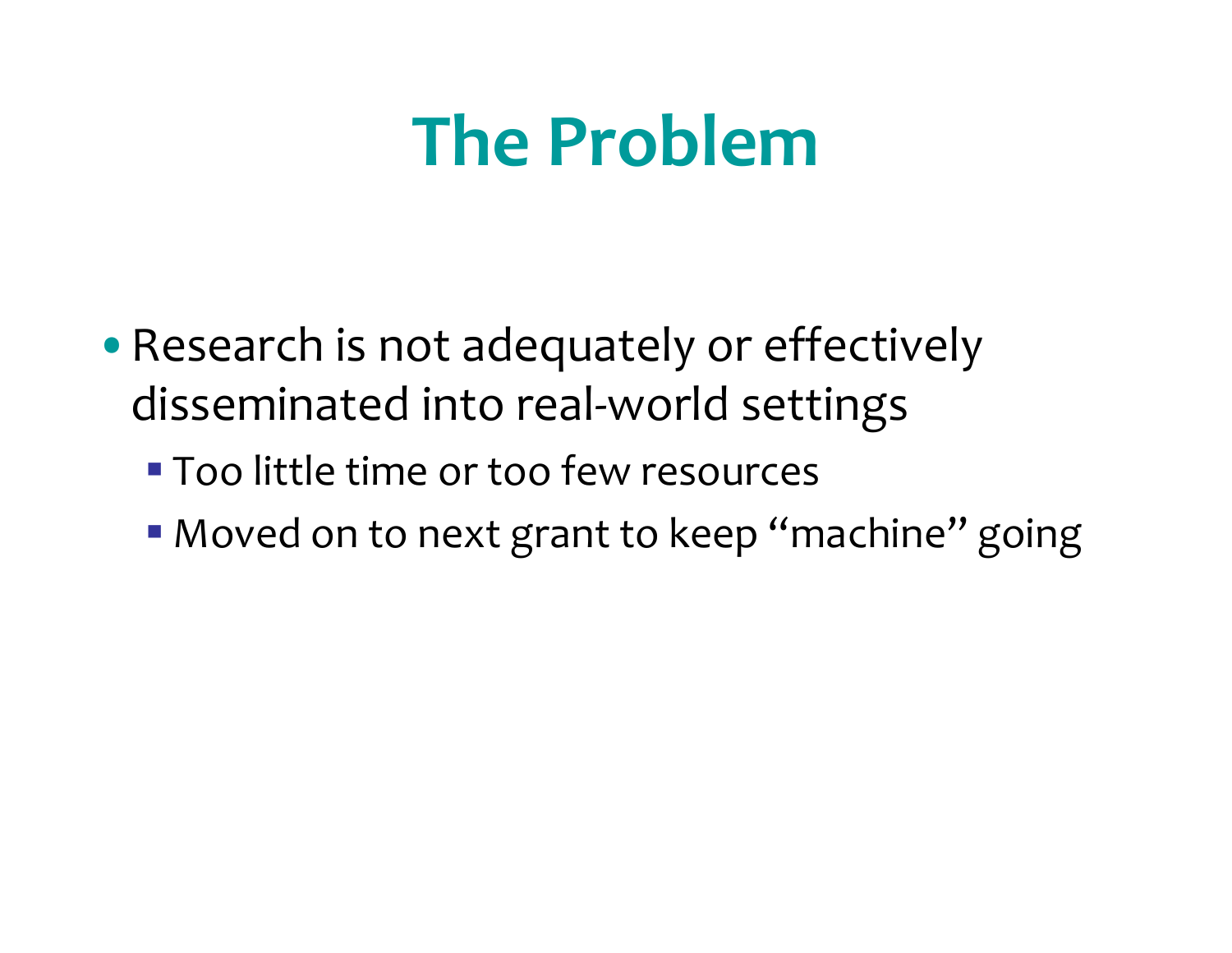- Most research results only in the publication of journal articles
	- Research outcomes often have little or noprogrammatic impact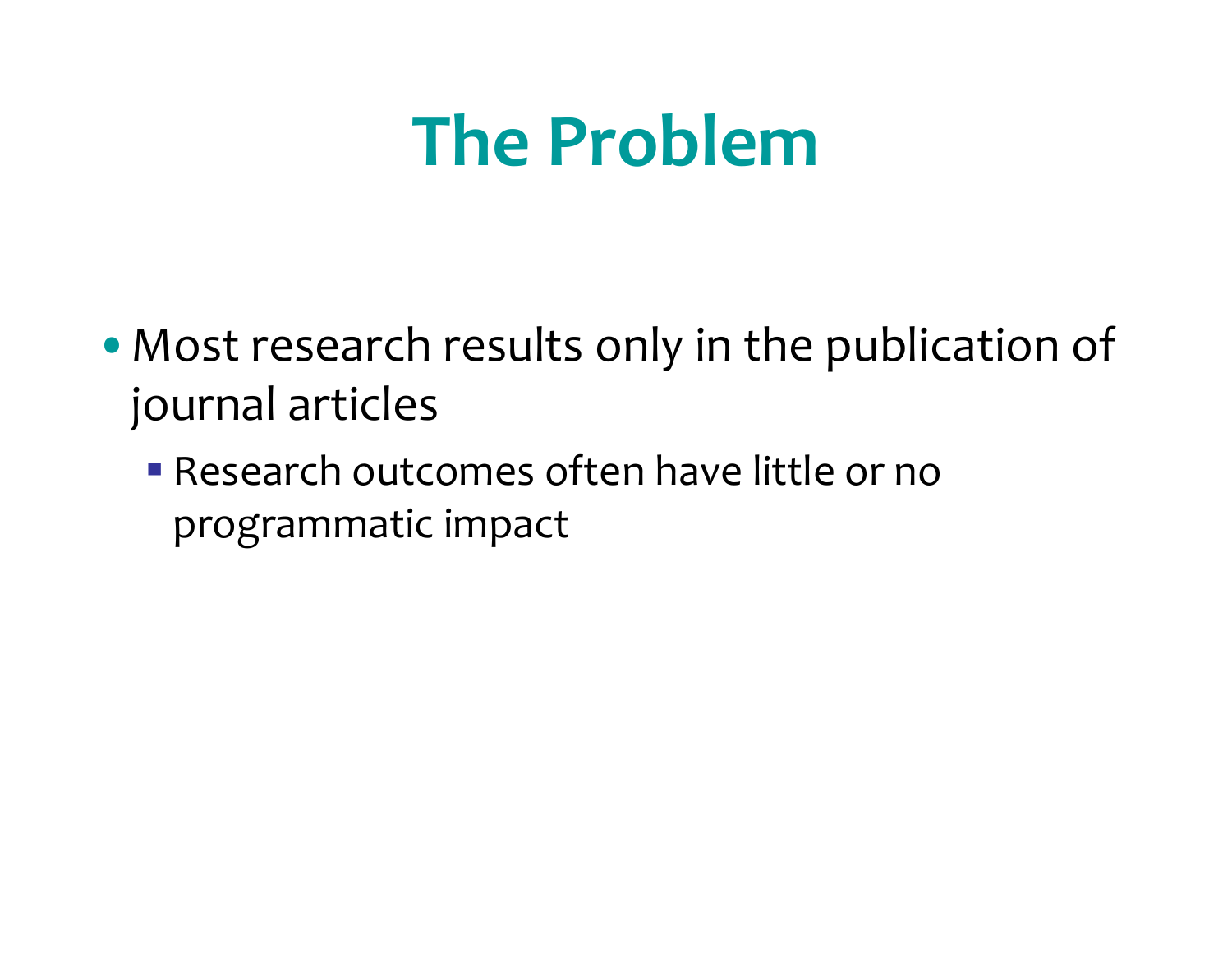- Translation into practical applications is not a researcher's core competency
	- Skill set is more research-related
	- Less experienced in training and adult learning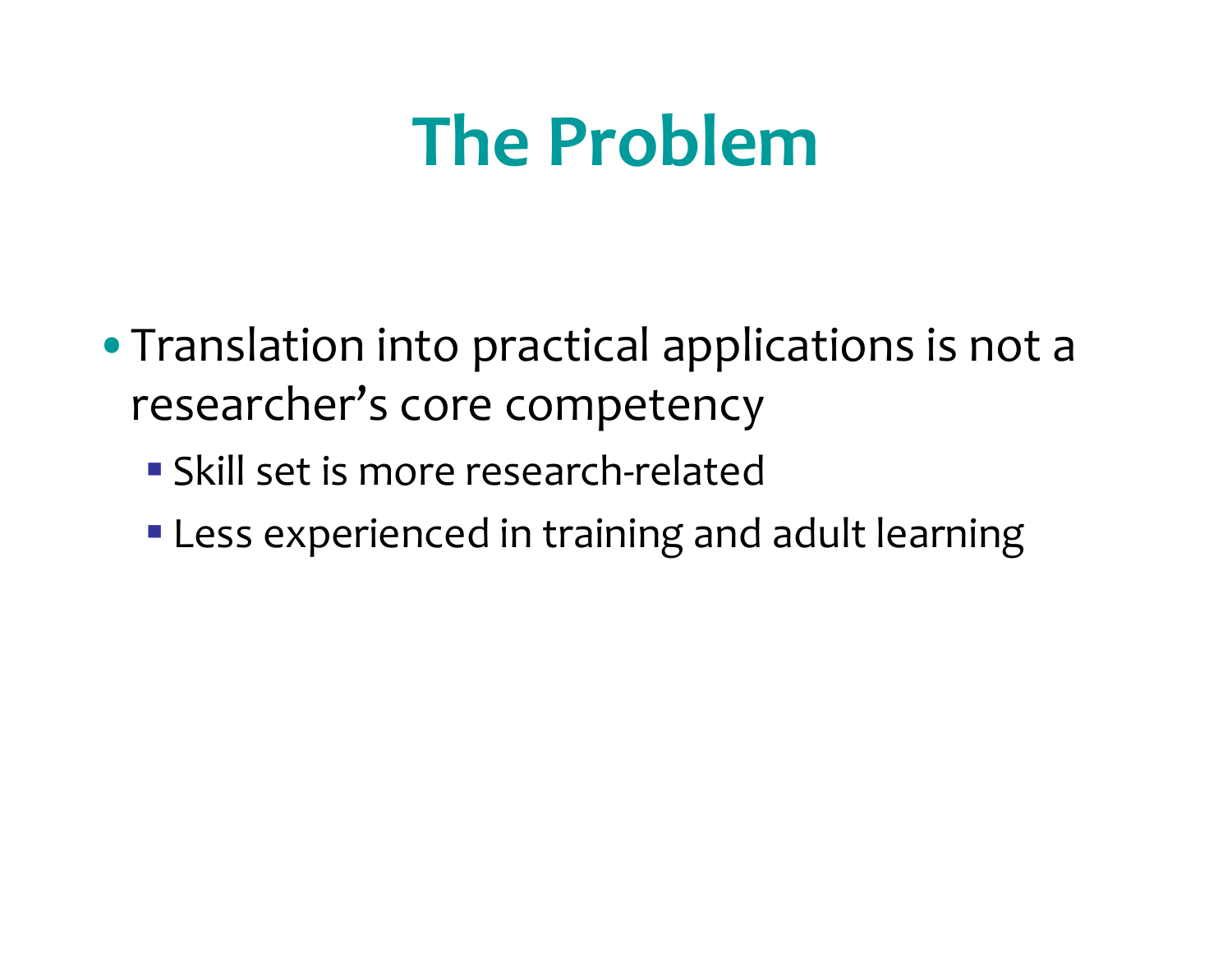- •Government funders are requiring dissemination efforts to be par<sup>t</sup> of the research process
	- Research outcomes need to be shared with the public that can use them
	- Providers are under pressure to use "evidencebased programs" – but without the knowledge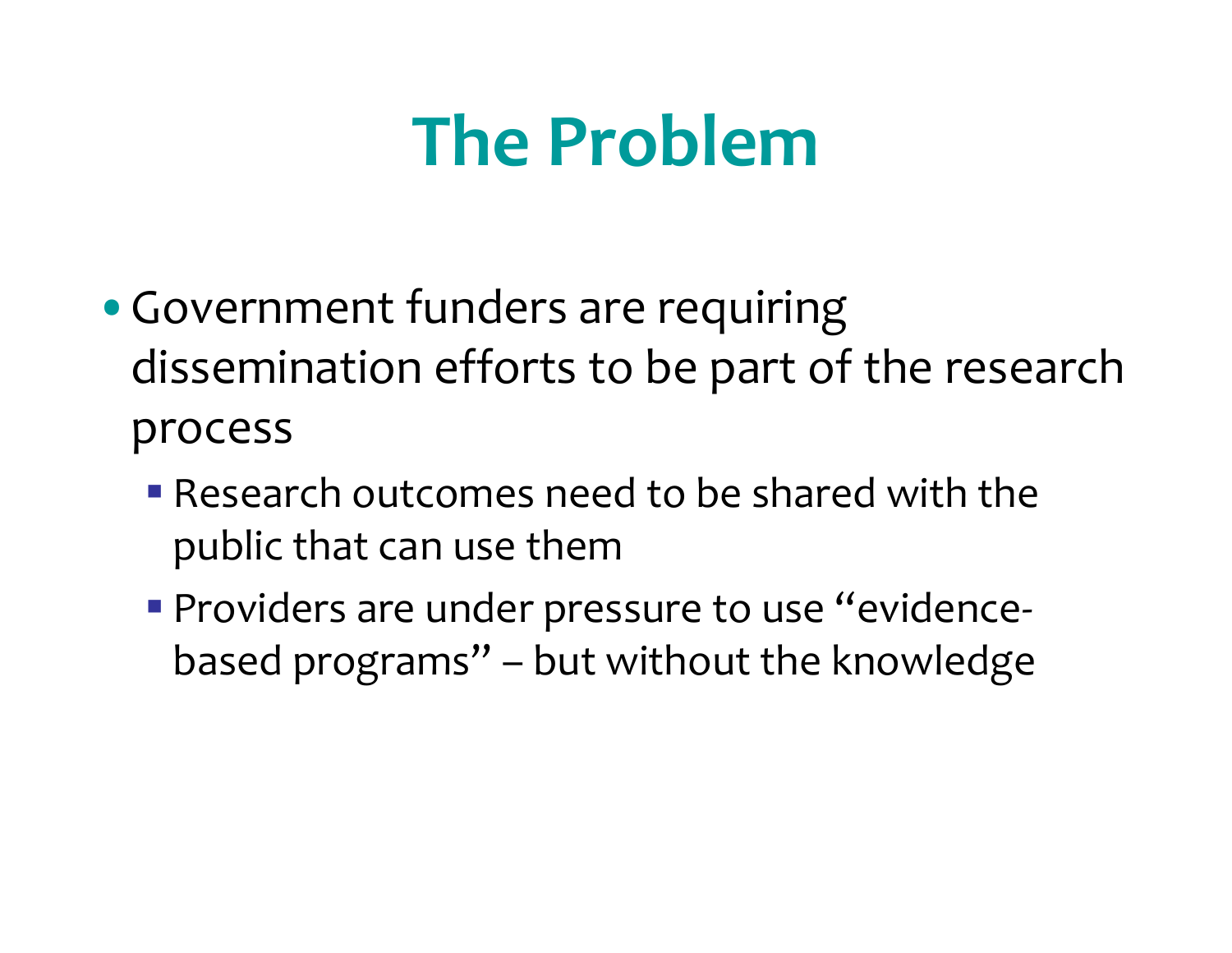# **The Solution**

- •Center for Training (C4T) is uniquely able to address this disconnect between research and the real‐world
- We are the "megaphone" or vehicle for researchers to disseminate their interventions
- We provide the knowledge and assistance that researchers need and fulfill the requirements from funders
- We meet the hands‐on needs of practitioners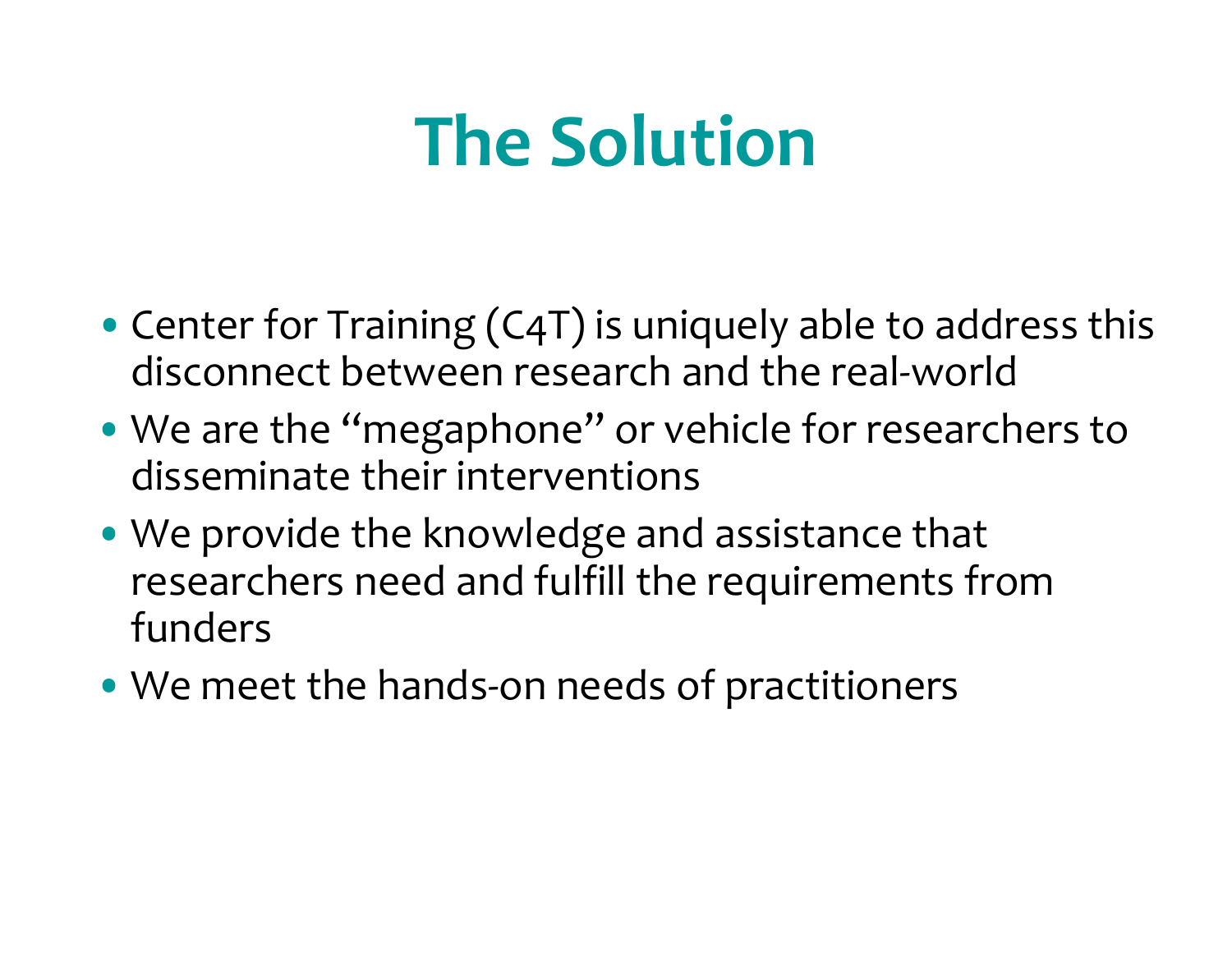### **The Mission**

*C4T transforms research into effective, ready‐to‐use, practical skills and programs.*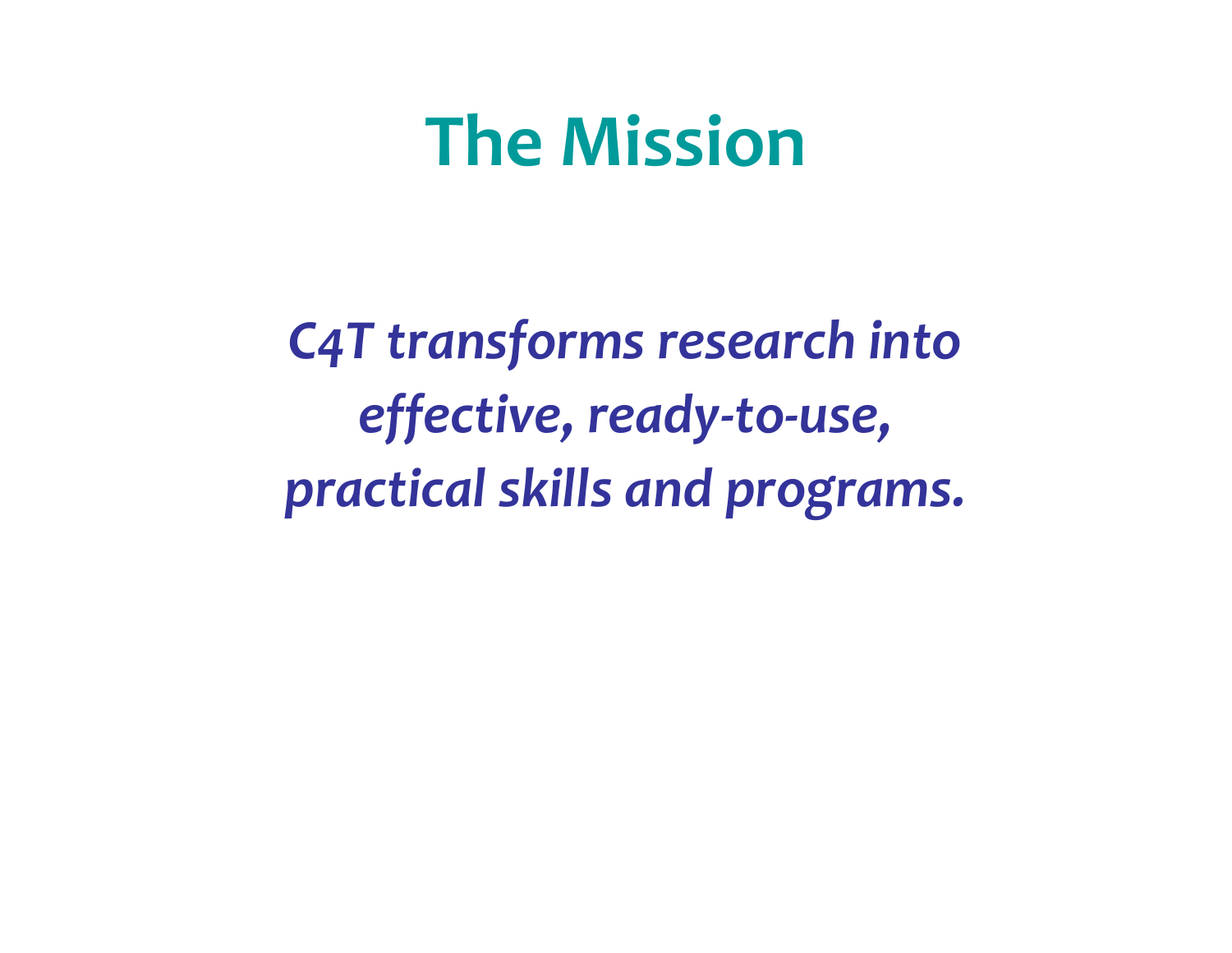# **Who is C4T?**

- Trainers working with content developer experts (researchers)
- C4T disseminates information and trains providers on evidence‐based, effective programs
- In‐person and online training options
- Skills‐based and program‐based trainings
- Adult learning methods emphasis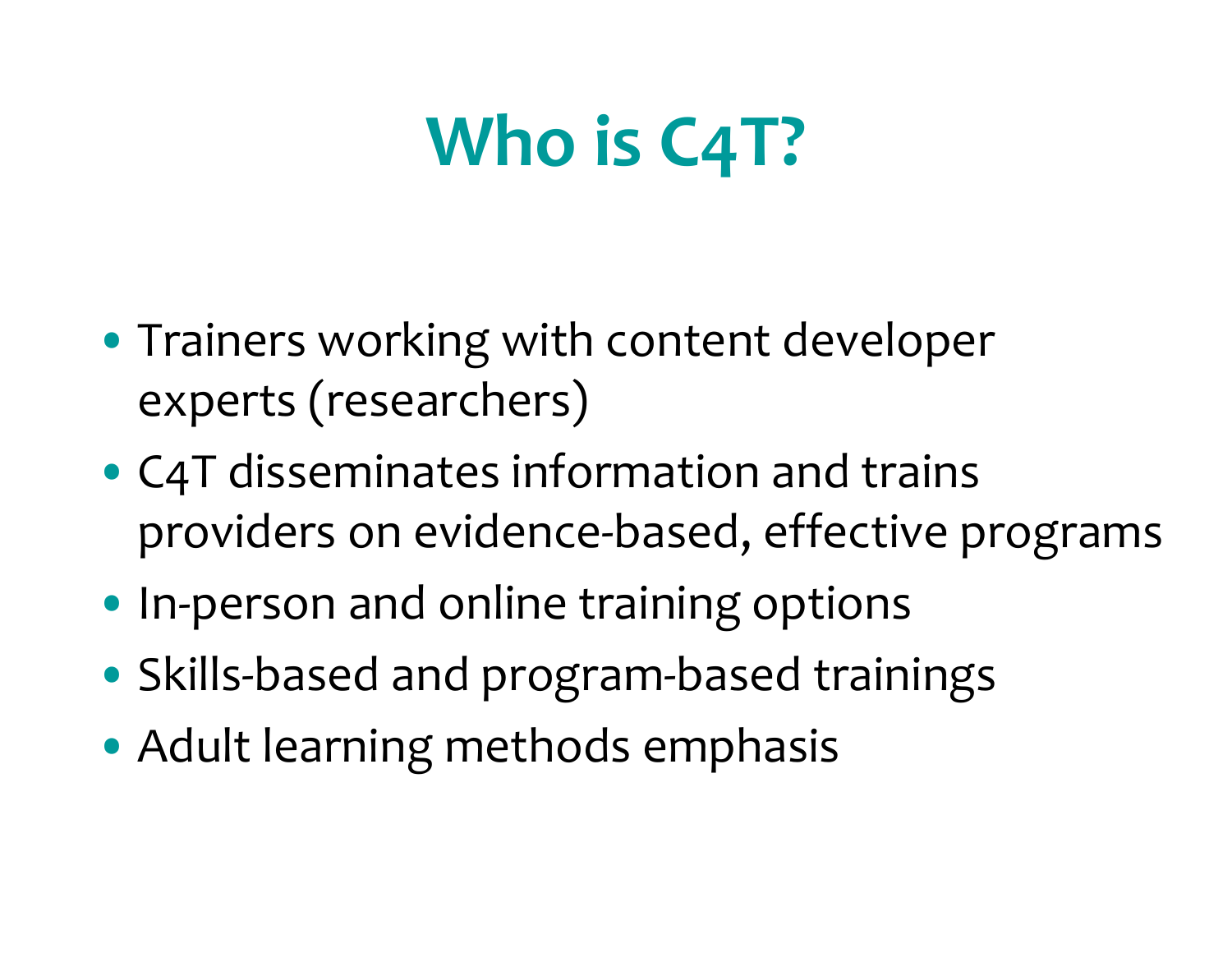# **Who benefits from C4T?**

#### • Researchers

■ Translating their research programs into effective real-world interventions

#### • Providers

- Teaching evidence-based programs to clinicians
- Assisting administrators with implementation
- ■Available to remote locations or resource-limited agencies
- Public
	- Enhancing quality care in the community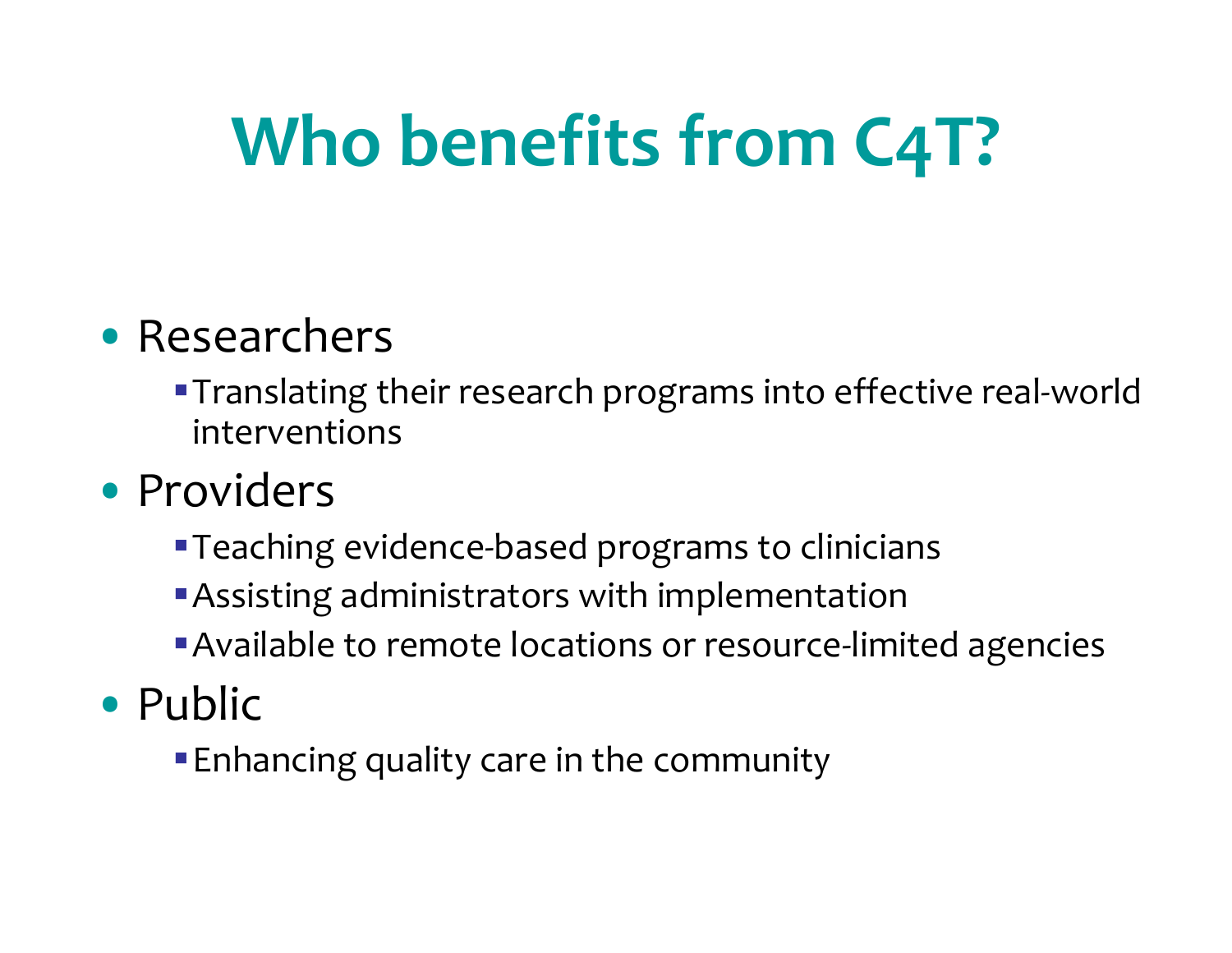# **What does C4T do?**

#### • In‐Person Trainings

- Skills‐based and program‐based
- ■Interactive, multi-model teaching methods
- ■Trainers with first-hand experience
- Offered in Seattle
- Offered at agency's location as contracted service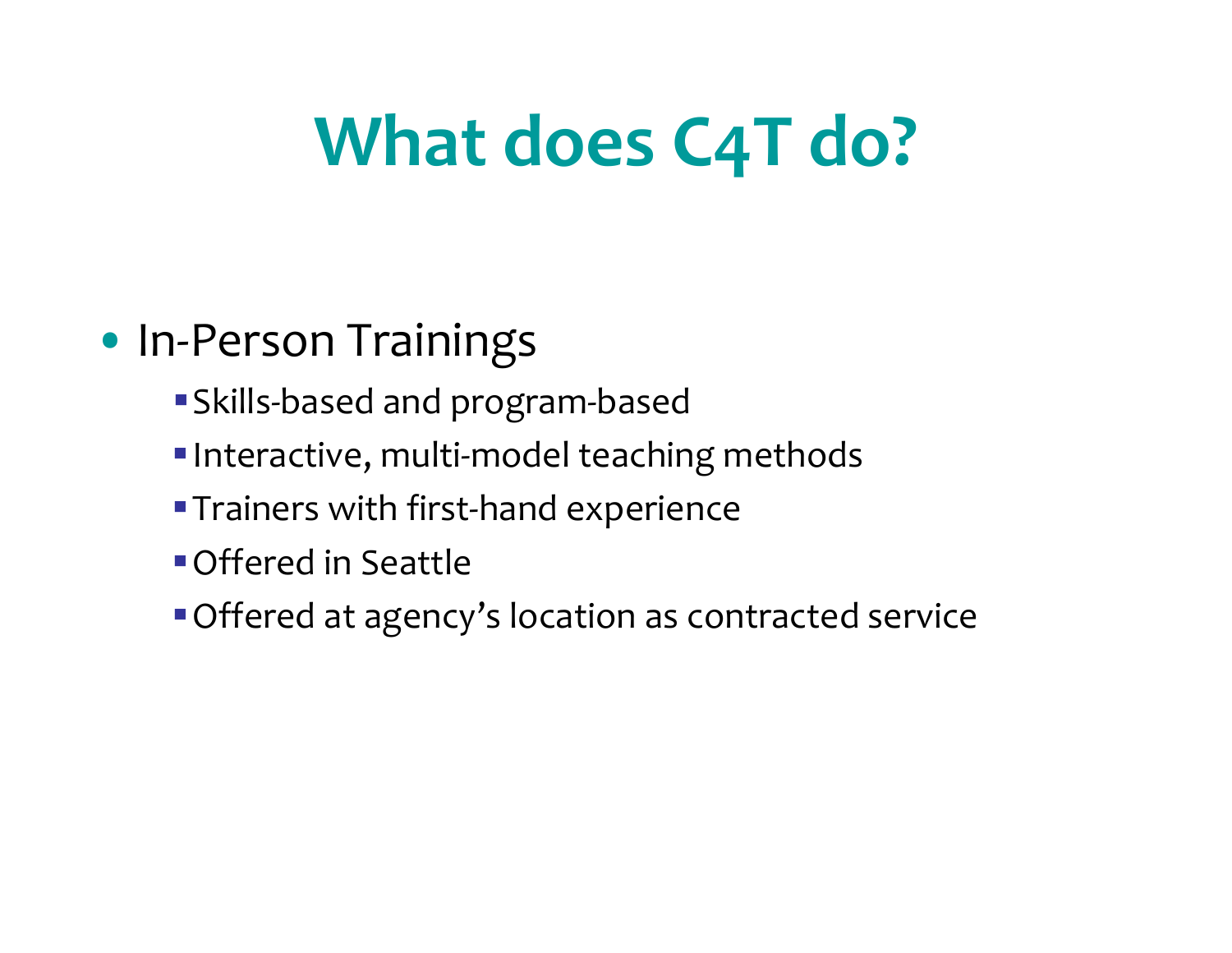# **What does C4T do?**

### • Online Trainings

- Self-paced and synchronous training modules
- Pre/post testing, intervention fidelity monitoring, and customization
- Option for feedback, organizational reports, and timely booster trainings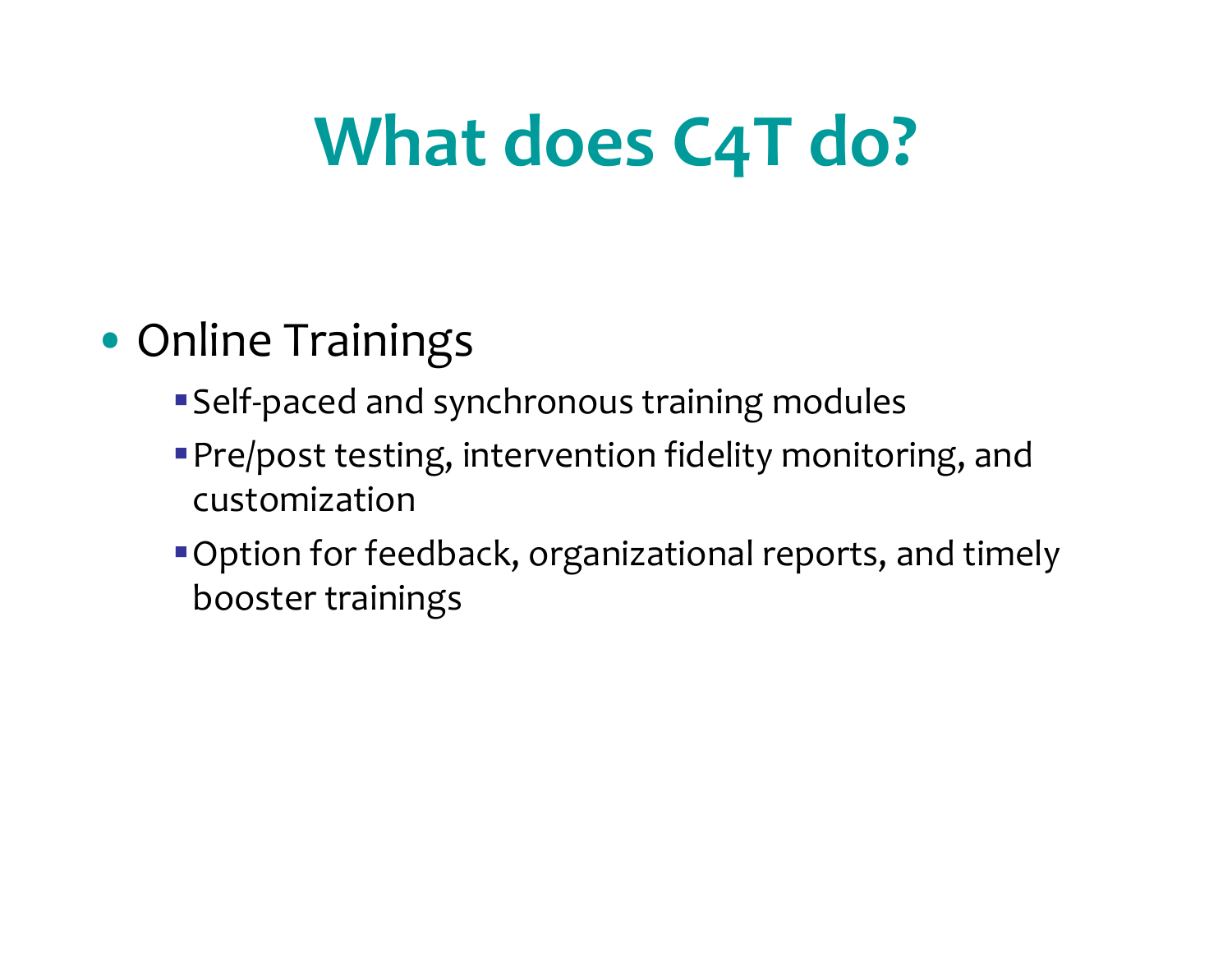# **How does C4T do it?**

- Structured, proven process of intervention translation
- Flexibility to meet needs of specific programs
- Learning Management System platform for online training options
- Online data collection system
- Implementation assistance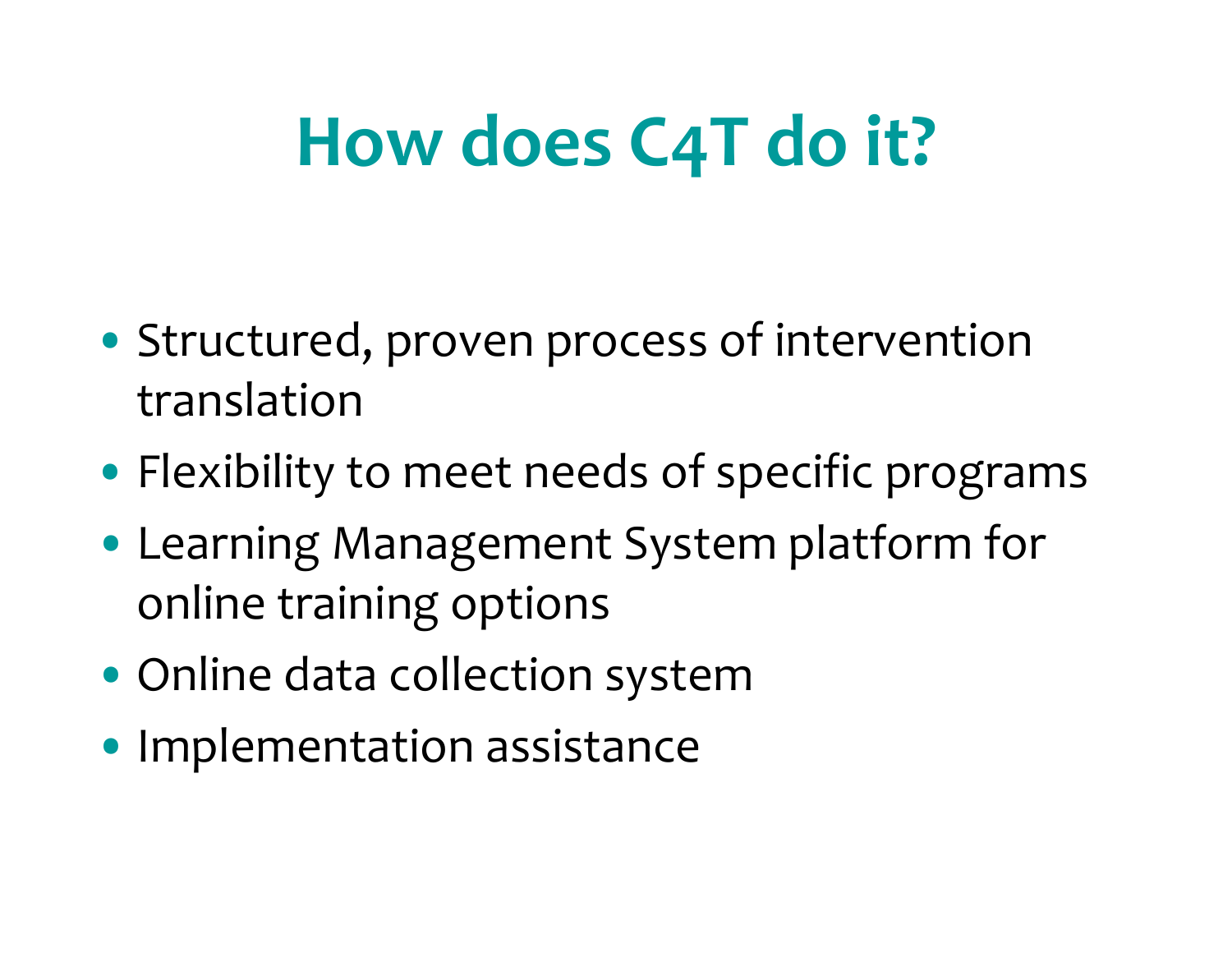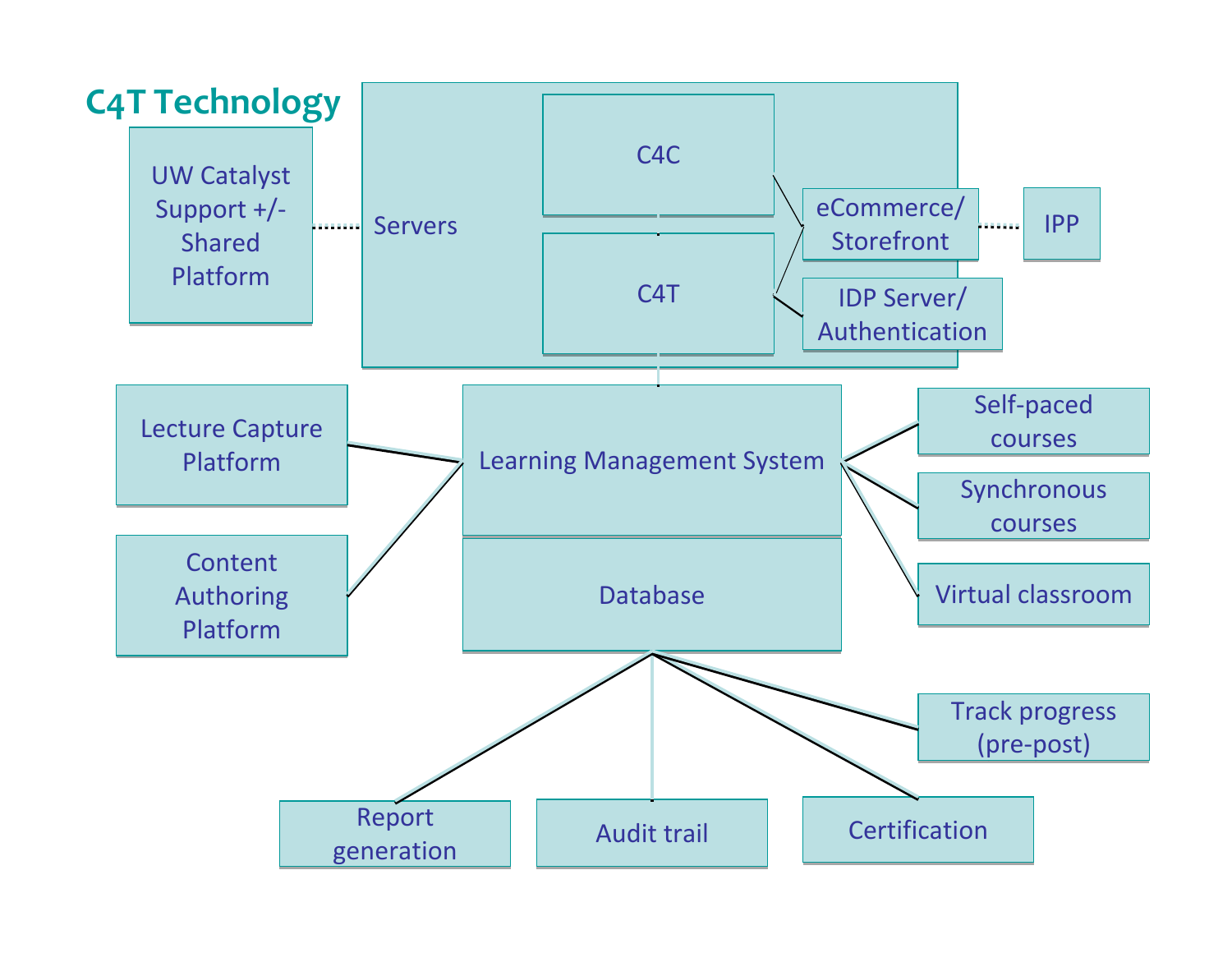#### **Current and proposed Research Translation Accelerator (RTA) products and entry points in customers' research cycle**



CALM – Roy‐Byrne et al., J Am Med Assoc <sup>2010</sup>

5

6 Spirometry 360 – Schermer et al., Ann Fam Med 2011; Latzke‐Davis et al., Prim Care Respir J <sup>2011</sup> (proposed LSDF demonstration project)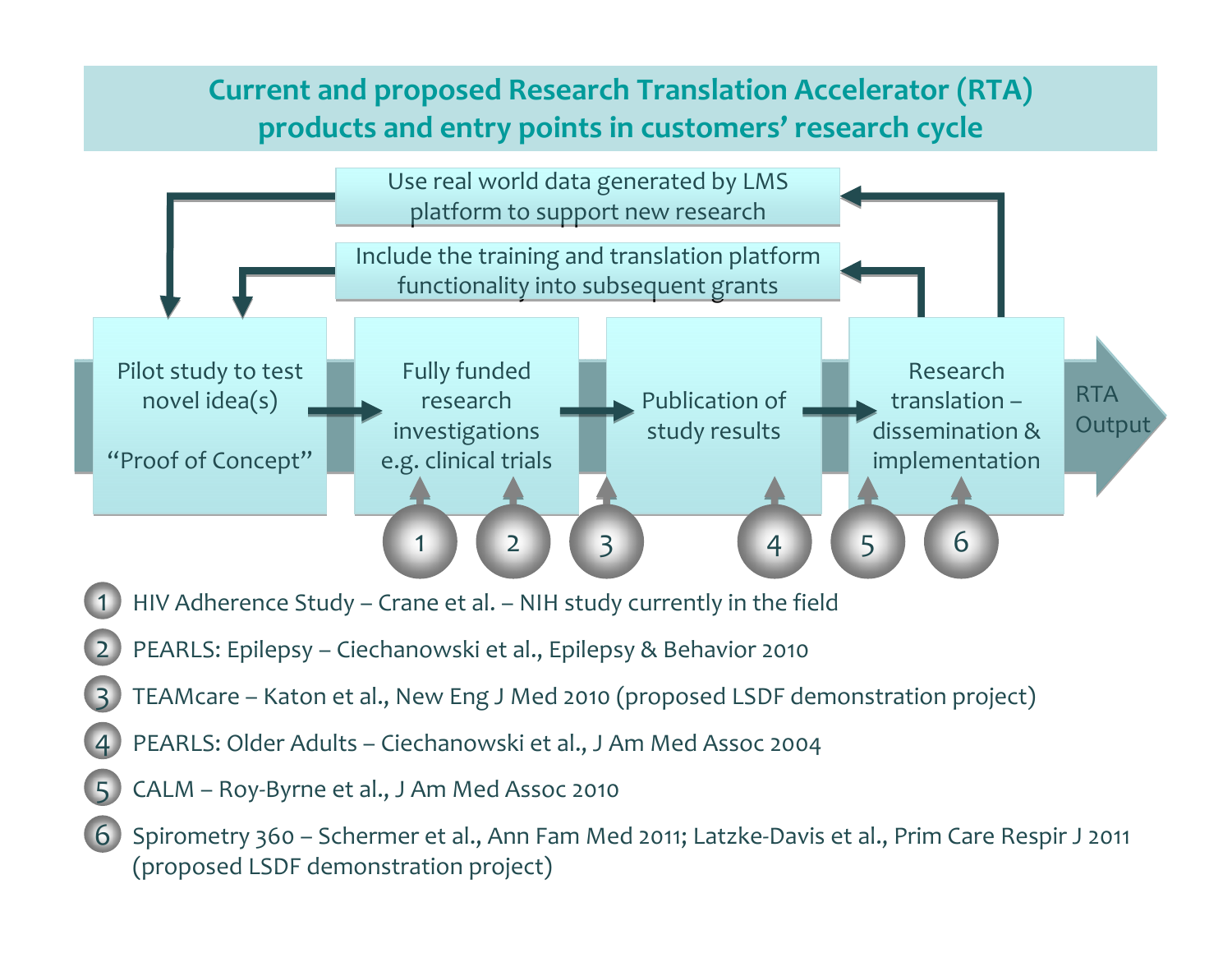### **Research Translation Accelerator: Features**

- Integrates software‐as‐a‐service (SaaS) learning management system (LMS) into an existing training and implementation suppor<sup>t</sup> platform
- Goal of changing clinical practice
- "Clinic‐ready" training products
- Use proven research program content
- Include researchers as training content experts
- Implementation assistance to front-line clinicians and administrators
- Option of secure patient‐data entry portals on the provider/clinic site